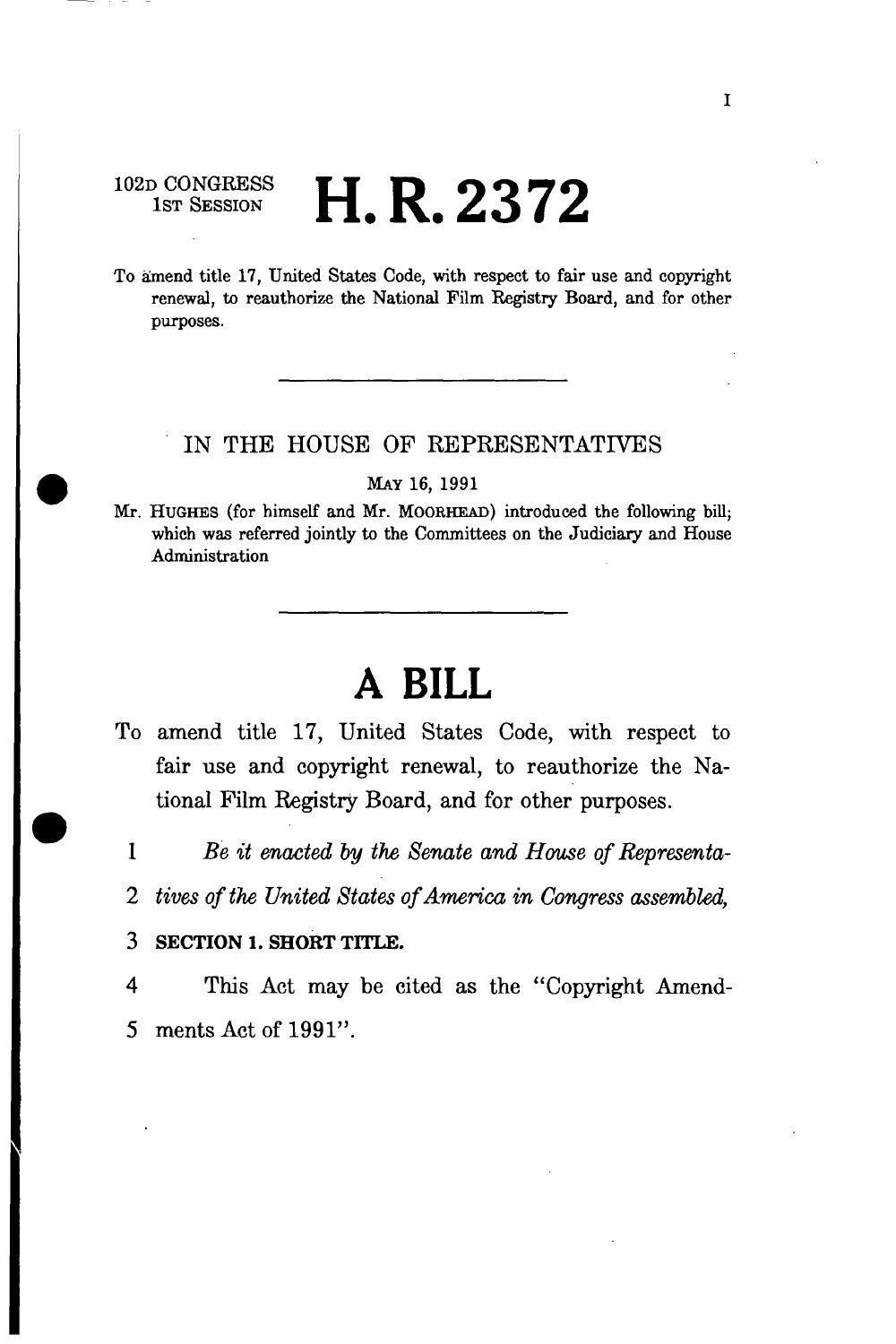## **l TITLE I—FAIR USE**

**2 SECTION 101. FAIR USE REGARDING UNPUBLISHED 3 WORKS.** 

4 Section 107 of title 17, United States Code, is 5 amended by adding at the end the following: "The fact 6 that a work is unpublished is an important element which 7 tends to weigh against a finding of fair use, but shall not 8 diminish the importance traditionally accorded to any 9 other consideration under this section, and shall not bar 10 a finding of fair use if such finding is made upon full con-11 sideration of all the factors set forth in paragraphs (1) 12 through (4).".

# **13 TITLE II—RENEWAL OF 14 COPYRIGHT**

**15 SEC. 201. SHORT TITLE.** 

16 This title may be referred to as the "Copyright Re-17 newal Act of 1991".

**18 SEC. 202. COPYRIGHT RENEWAL PROVISIONS.** 

19 (a) DURATION OF COPYRIGHT: SUBSISTING COPY-20 RIGHTS.—Section 304(a) of title 17, United States Code, 21 is amended to read as follows:

22 "(a) COPYRIGHTS IN THEIR FIRST TERM ON JANU-23 ARY 1, 1978.— $(1)(A)$  Any copyright, the first term of 24 which is subsisting on January 1, 1978, shall endure for 25 28 years from the date it was originally secured.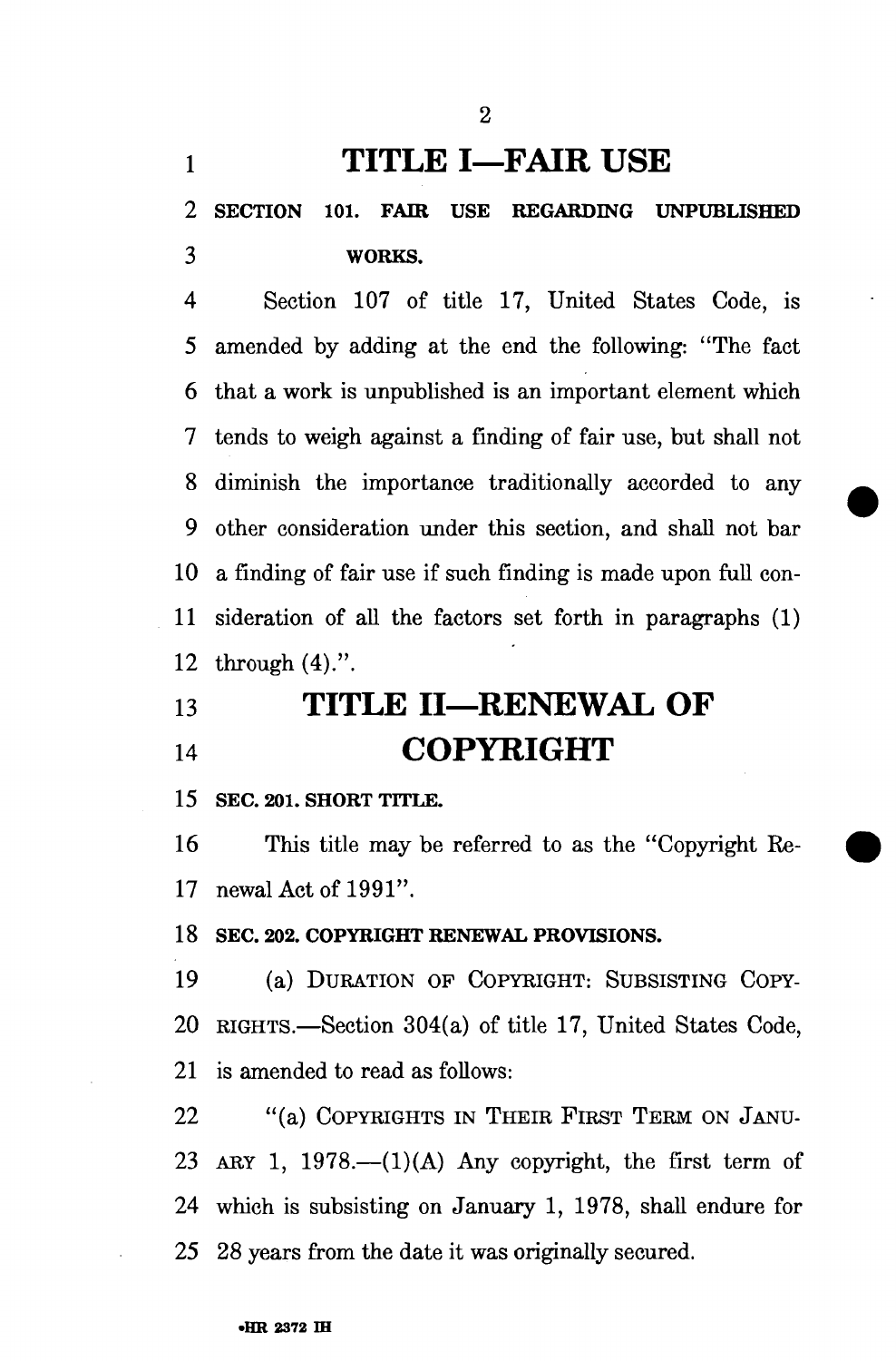3

1  $"$ (B) In the case of  $-$ 

2 "(i) any posthumous work or of any periodical, 3 cyclopedic, or other composite work upon which the 4 copyright was originally secured by the proprietor 5 thereof, or

6 "(ii) any work copyrighted by a corporate body 7 (otherwise than as assignee or licensee of the indi-8 vidual author) or by an employer for whom such 9 work is made for hire,

10 the proprietor of such copyright shall be entitled to a re-11 newal and extension of the copyright in such work for the 12 further term of 47 years.

13 "(C) In the case of any other copyrighted work, in-14 eluding a contribution by an individual author to a periodi-15 cal or to a cyclopedic or other composite work—

16 "(i) the author of such work, if the author is 17 still living,

18 "(ii) the widow, widower, or children of the au-19 thor, if the author is not living,

20 "(iii) the author's executors, if such author, 21 widow, widower, or children are not living, or

22 "(iv) the author's next of kin, in the absence of 23 a will of the author,

24 shall be entitled to a renewal and extension of the copy-25 right in such work for a further term of 47 years.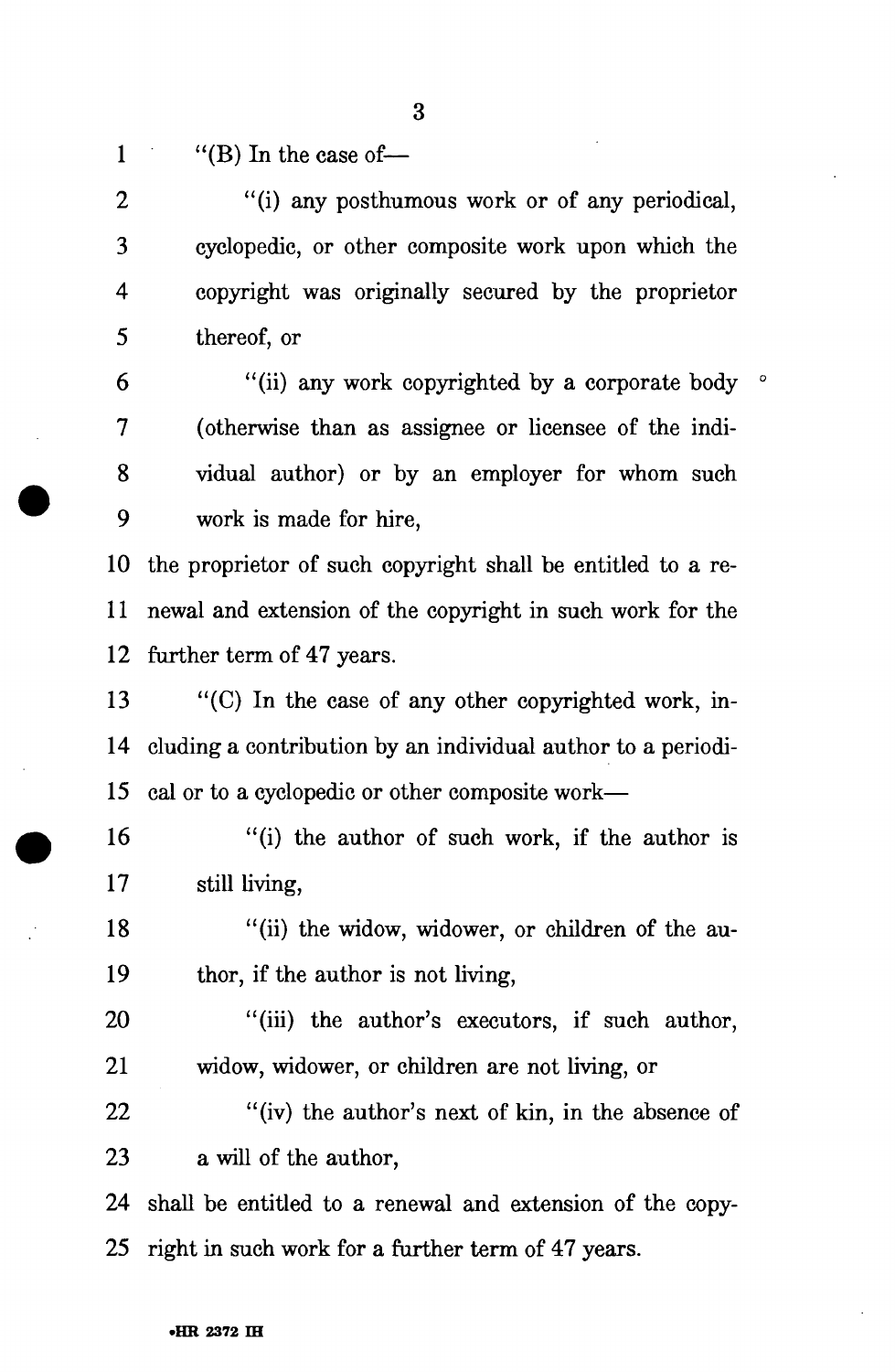1  $\frac{1}{2}(2)$  (A) At the expiration of the original term of 2 copyright in a work specified in paragraph (1)(B) of this 3 subsection, the copyright shall endure for a renewed and 4 extended further term of 47 years, which—

5 "(i) if an application to register a claim to such 6 further term has been made to the Copyright Office 7 within 1 year before the expiration of the original 8 term of copyright, and the claim is registered, shall 9 vest, upon the beginning of such further term, in the 10 proprietor of the copyright who is entitled to claim 11 the renewal of copyright at the time the application 12 is made; or

13 "(ii) if no such application is made or the claim 14 pursuant to such application is not registered, shall 15 vest, upon the beginning of such further term, in the 16 person or entity that was the proprietor of the copy-17 right as of the last day of the original term of copy-18 right.

19 "(B) At the expiration of the original term of copy-20 right in a work specified in paragraph  $(1)(C)$  of this sub-21 section, the copyright shall endure for a renewed and ex-22 tended further term of 47 years, which—

23 "(i) if an application to register a claim to such 24 further term has been made to the Copyright Office 25 within 1 year before the expiration of the original

 $\circ$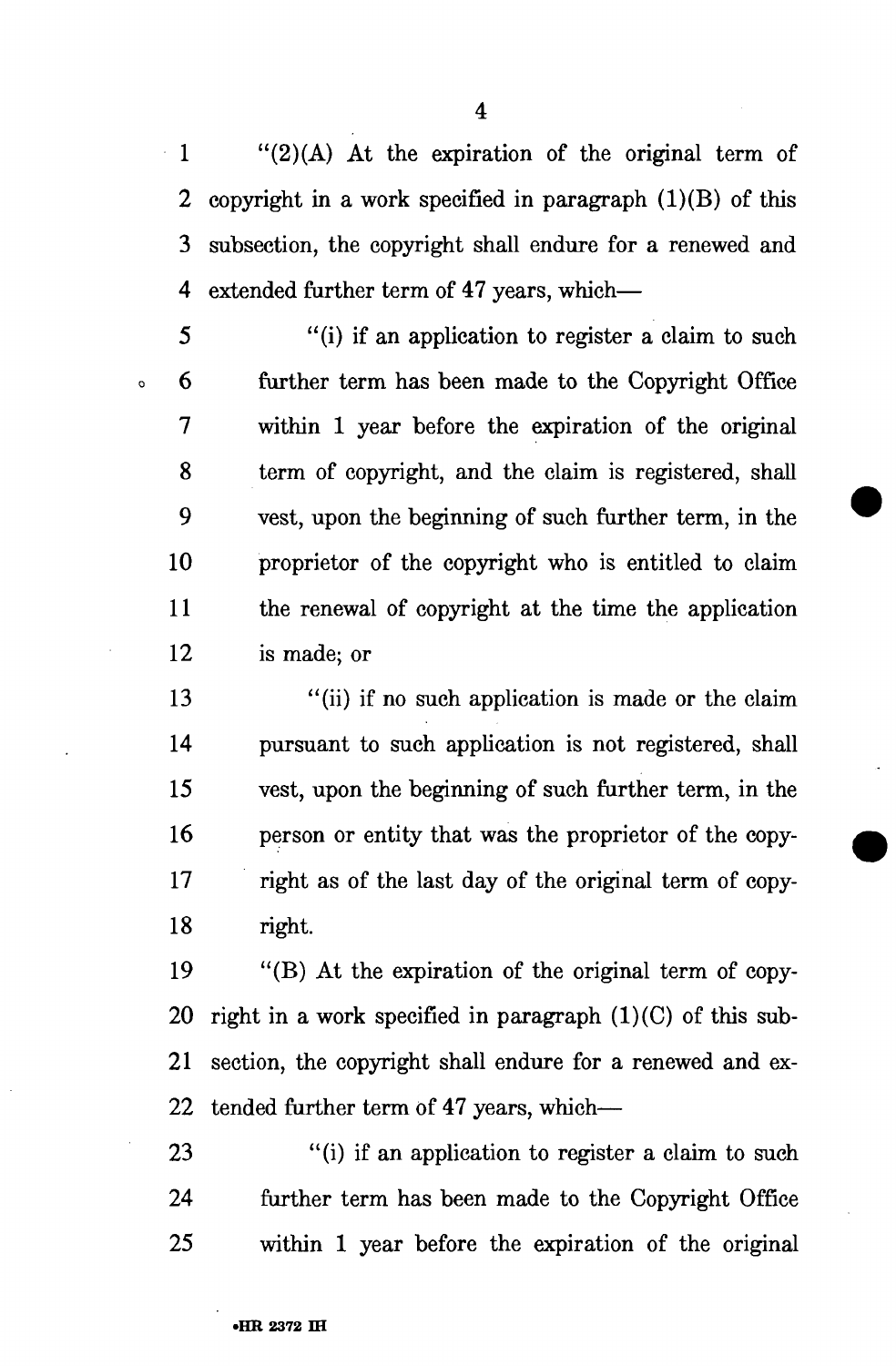1 term of copyright, and the claim is registered, shall 2 vest, upon the beginning of such further term, in 3 any person who is entitled under paragraph (1)(C) 4 to the renewal and extension of the copyright at the 5 time the application is made; or

6 "(ii) if no such application is made or the claim 7 pursuant to such application is not registered, shall 8 vest, upon the beginning of such further term, in 9 any person entitled under paragraph (1)(C), as of 10 the last day of the original term of copyright, to the 11 renewal and extension of the copyright.

 $12$  "(3)(A) An application to register a claim to the re-13 newed and extended term of copyright in a work may be 14 made to the Copyright Office—

15 "(i) within 1 year before the expiration of the 16 original term of copyright by any person entitled 17 under paragraph (1)(B) or (C) to such further term 18 of 47 years; and

19 "(ii) at any time during the renewed and ex-20 tended term by any person in whom such further 21 term vested, under paragraph  $(2)(A)$  or  $(B)$ , or by 22 any successor or assign of such person, if the appli-23 cation is made in the name of such person.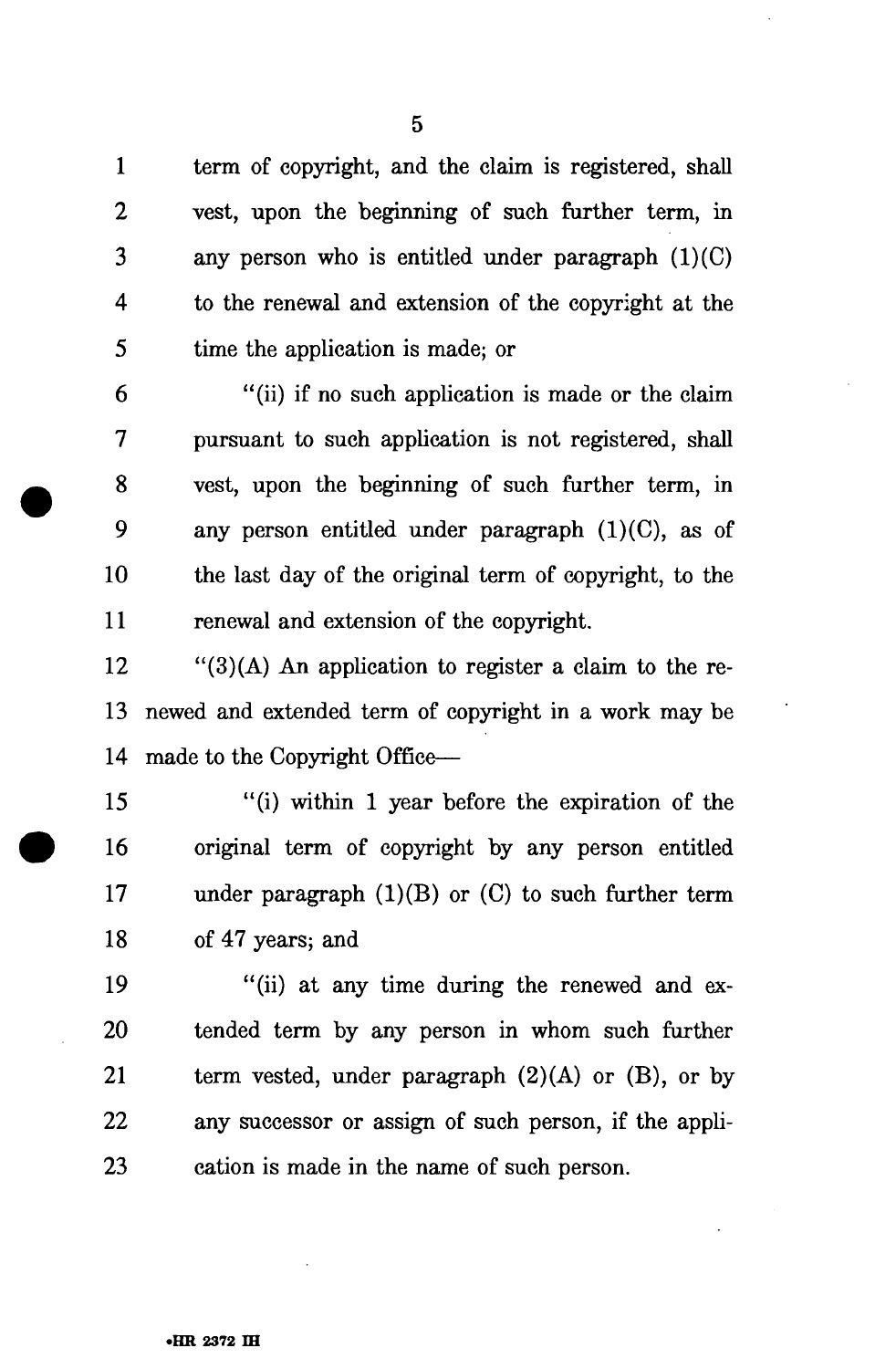1 "(B) Such an application is not a condition of the 2 renewal and extension of the copyright in a work for a 3 further term of 47 years.

 $4$  "(4)(A) If an application to register a claim to the 5 renewed and extended term of copyright in a work is not 6 made within 1 year before the expiration of the original 7 term of copyright in a work, or if the claim pursuant to 8 such application is not registered, then a derivative work 9 prepared under authority of a grant of a transfer or li-10 cense of copyright that is made before the expiration of 11 the original term of copyright, may continue to be used 12 under the terms of the grant during the renewed and ex-13 tended term of copyright without infringing the copyright, 14 except that such use does not extend to the preparation 15 during such renewed and extended term of other derivative 16 works based upon the copyrighted work covered by such 17 grant. .

18 "(B) If an application to register a claim to the re-19 newed and extended term of copyright in a work is made 20 within 1 year before its expiration, and the claim is regis-21 tered, the certificate of such registration shall constitute 22 prima facie evidence as to the validity of the copyright 23 during its renewed and extended term and of the facts 24 stated in the certificate. The evidentiary weight to be ac-25 corded the certificate of a registration of a renewed and

#### **•HR 2372 IH**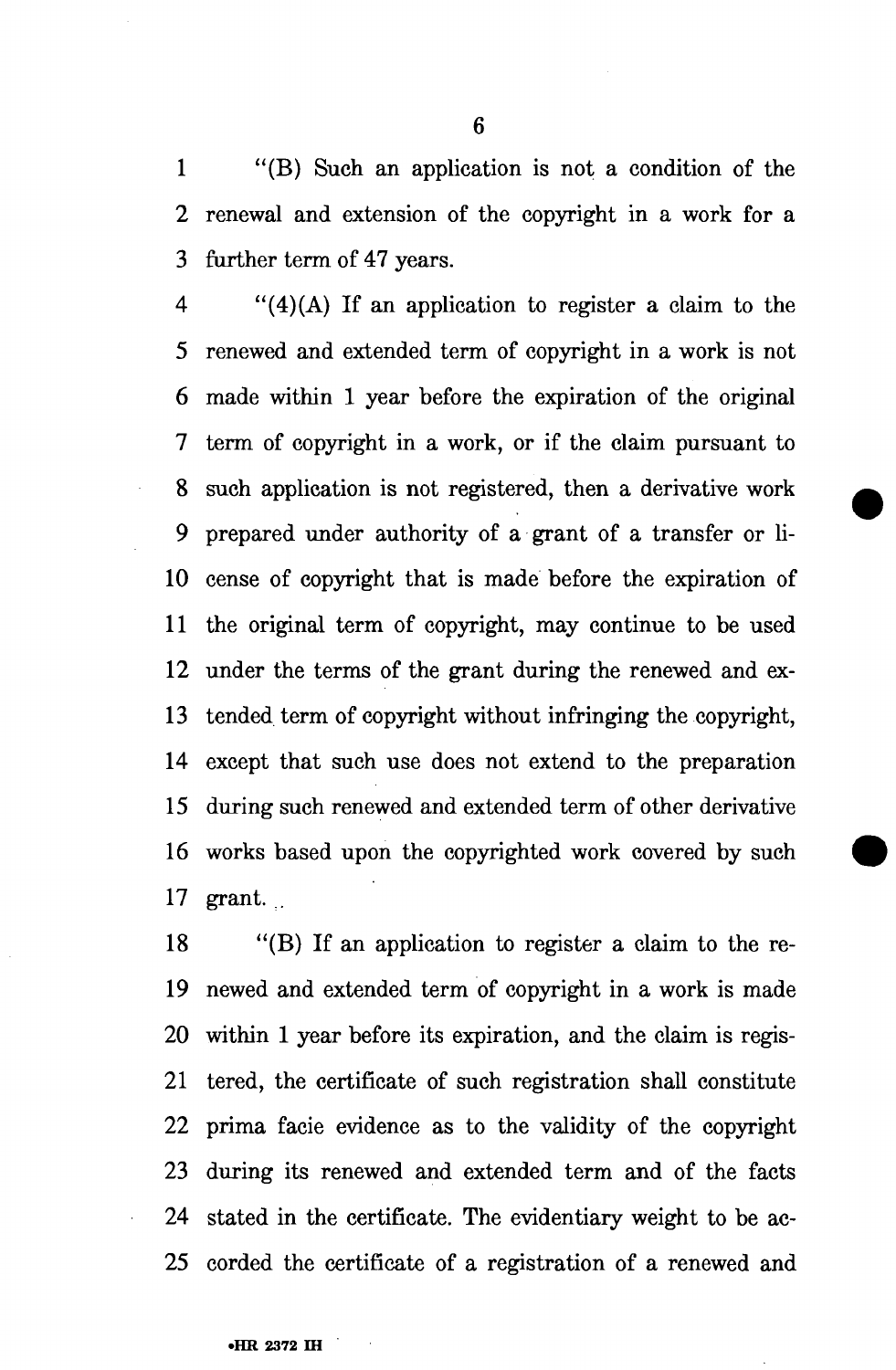1 extended term of copyright made after the end of that 1- 2 year period shall be within the discretion of the court.".

3 (b) LEGAL EFFECT OF RENEWAL OF COPYRIGHT IS 4 UNCHANGED.—The renewal and extension of a copyright 5 for a further term of 47 years as provided under para-6 graphs (1) and (2) of section 304(a) of title 17, United 7 States Code, (as amended by subsection (a) of this sec-8 tion) shall have the same effect with respect to any grant, 9 before the effective date of this section, of a transfer or 10 license of the farther term as did the renewal of a copy-11 right before the effective date of this section under the 12 law in effect at the time of such grant.

13 (c) CONFORMING AMENDMENT.—Section 304(c) of 14 title 17, United States Code, is amended in the matter 15 preceding paragraph (1) by striking "second proviso of 16 subsection (a)" and inserting "subsection  $(a)(1)(C)$ ".

17 (d) REGISTRATION PERMISSIVE.—Section 408(a) of 18 title 17, United States Code, is amended by striking "At" 19 and all that follows through "unpublished work," and in-20 serting "At any time during the subsistence of the first 21 term of copyright in any published or unpublished work 22 in which the copyright was secured before January 1, 23 1978, and during the subsistence of any copyright secured 24 on or after that date,".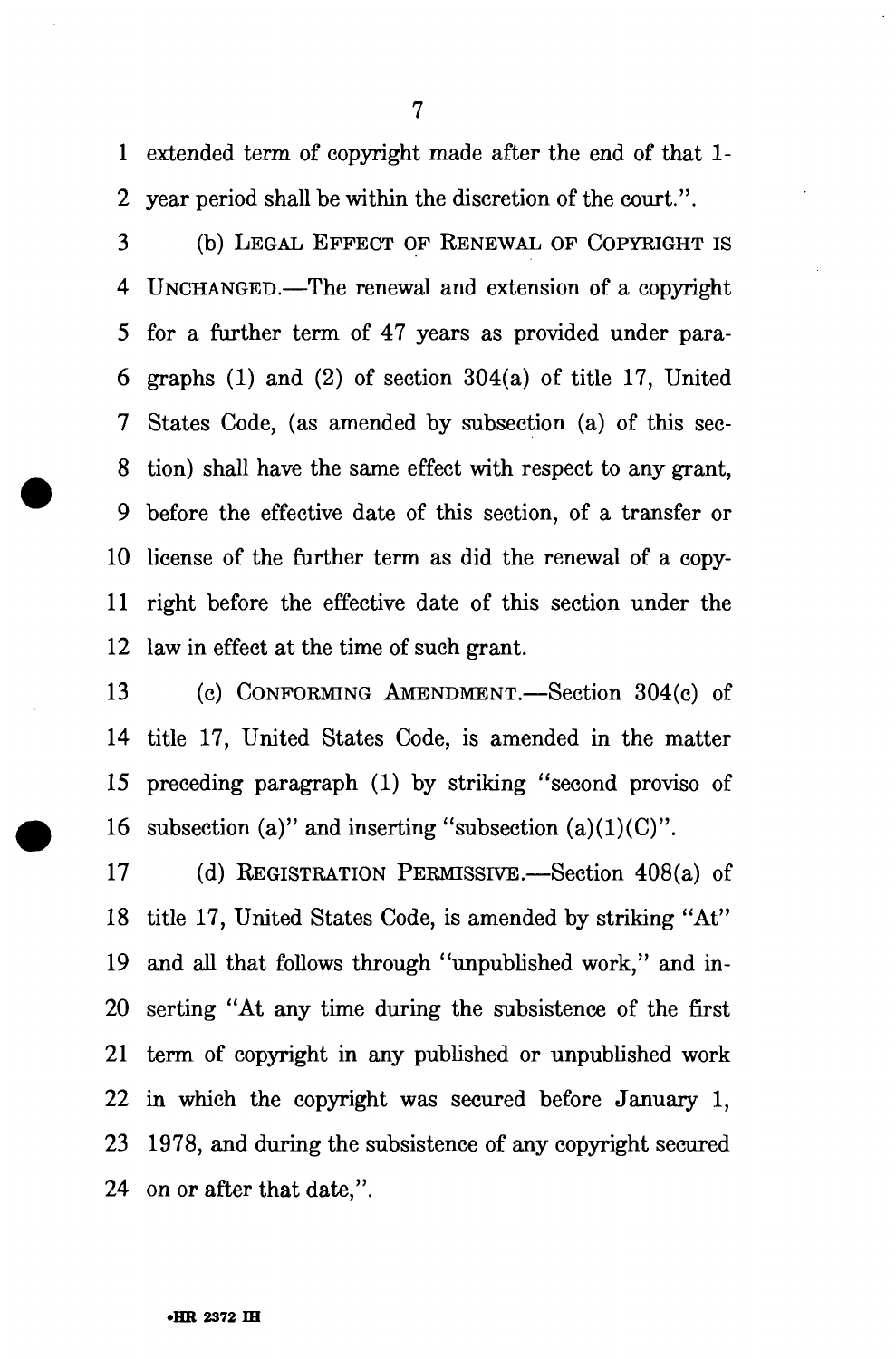1 (e) FALSE REPRESENTATION.—Section 506(e) of 2 title 17, United States Code, is amended by inserting after 3 "409," the following: "in the application for a renewal reg-4 istration,".

5 (f) COPYRIGHT OFFICE FEES.—Section 708(a)(2) of 6 title 17, United States Code, is amended—

7 (1) by striking "in its first term"; and

8 (2) by striking " $$12"$  and inserting " $$20"$ .

9 (g) EFFECTIVE DATE; COPYRIGHTS AFFECTED BY 10 AMENDMENT.—(1) Subject to paragraphs (2) and (3), 11 this section and the amendments made by this section 12 shall take effect on the date of the enactment of this Act.

13 (2) The amendments made by this section shall apply 14 only to those copyrights secured between January 1, 1963, 15 and December 31, 1977. Copyrights secured before Janu-16 ary 1, 1963, shall be governed by the provisions of section 17 304(a) of title 17, United States Code, as in effect on the 18 day before the effective date of this section.

19 (3) This section and the amendments made by this 20 section shall not affect any court proceedings pending on 21 the effective date of this section.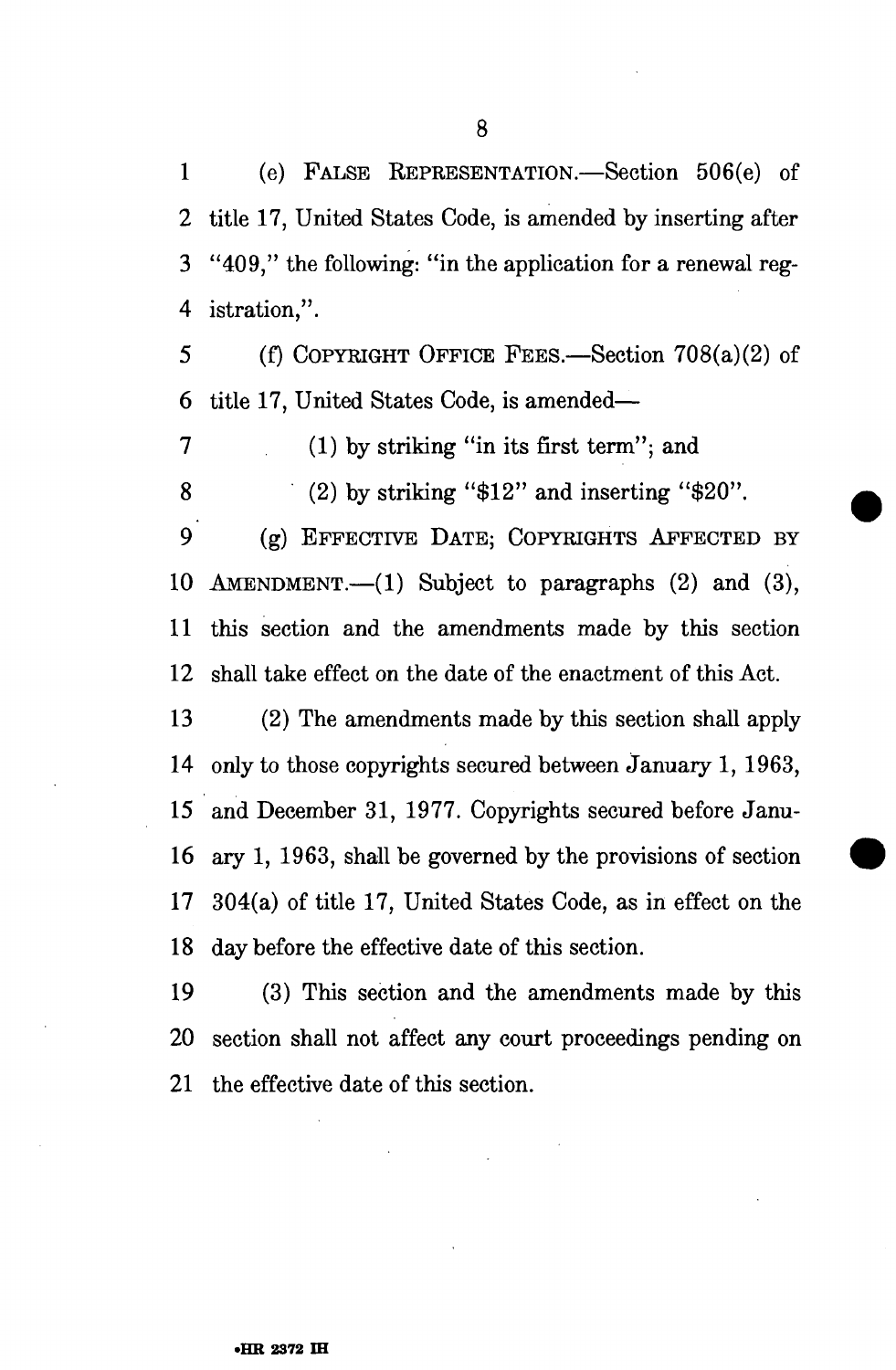**1 TITLE III—NATIONAL FILM 2 PRESERVATION 3 SEC. 301. SHORT TITLE.**  4 This title may be cited as the "National Film Preser-5 vation Act of 1991". **6 SEC. 302. FINDINGS.**  7 The Congress finds that— 8 (1) motion pictures are an indigenous American 9 art form that has been emulated throughout the 10 world; 11 (2) certain motion pictures represent an endur-12 ing part of our Nation's historical and cultural herit-13 age; 14 (3) less than half of the feature-length films 15 produced in the United States before 1951, includ-16 ing only 20 percent of the silent films, still exist 17 today because of deterioration or loss, and many of 18 the films produced after 1951 are deteriorating at 19 an alarming rate; 20 (4) it is appropriate and necessary for the Fed-21 eral Government to recognize motion pictures as a 22 significant American art form deserving of protec-

24 establish a registry of films that represent an endur-25 ing part of the national, historical, and cultural her-

23 tion, including preservation and restoration, and to

9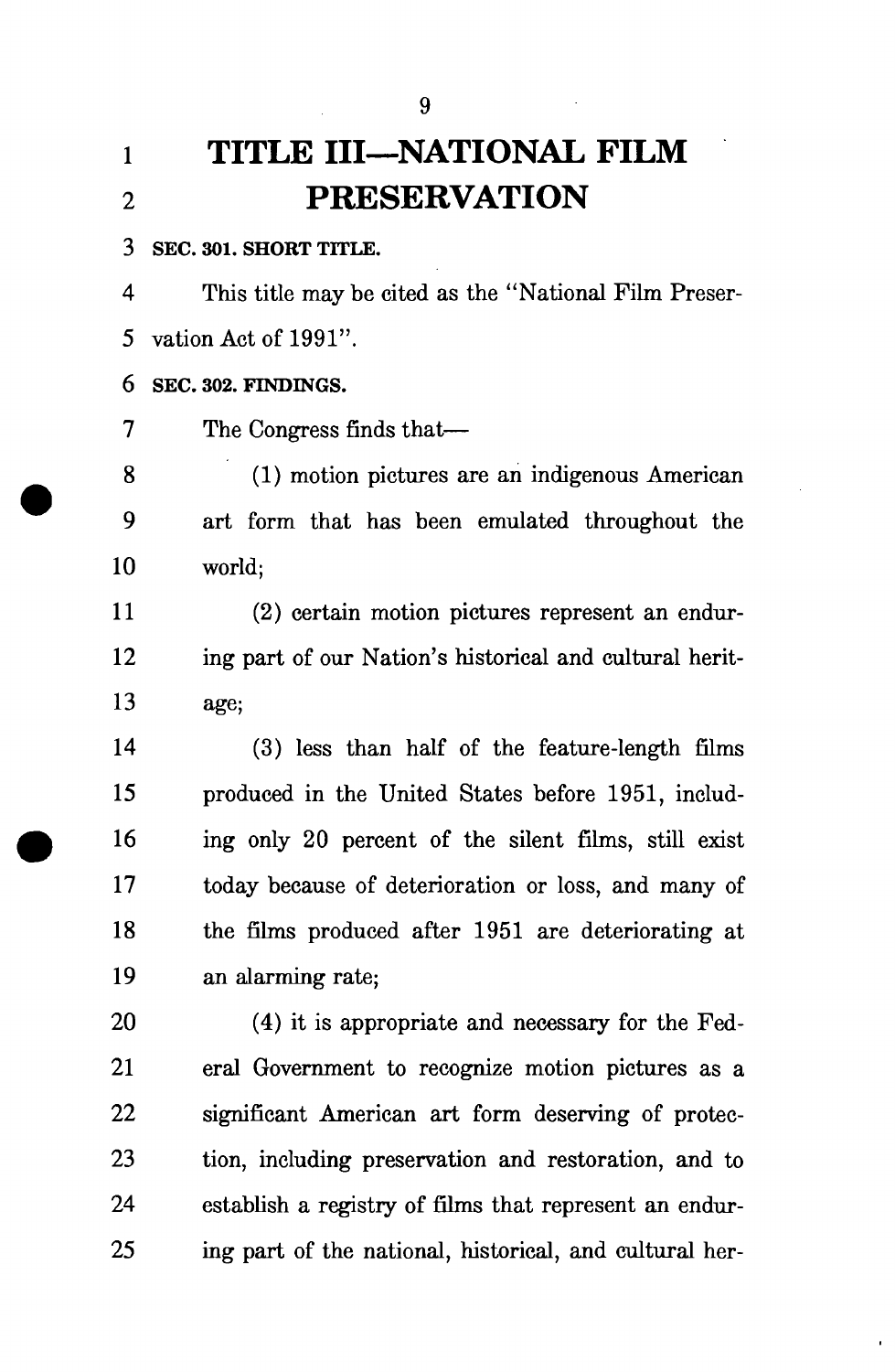$\label{eq:2.1} \frac{1}{\sqrt{2}}\int_{\mathbb{R}^3}\frac{1}{\sqrt{2}}\left(\frac{1}{\sqrt{2}}\right)^2\frac{1}{\sqrt{2}}\left(\frac{1}{\sqrt{2}}\right)^2\frac{1}{\sqrt{2}}\left(\frac{1}{\sqrt{2}}\right)^2\frac{1}{\sqrt{2}}\left(\frac{1}{\sqrt{2}}\right)^2\frac{1}{\sqrt{2}}\left(\frac{1}{\sqrt{2}}\right)^2\frac{1}{\sqrt{2}}\frac{1}{\sqrt{2}}\frac{1}{\sqrt{2}}\frac{1}{\sqrt{2}}\frac{1}{\sqrt{2}}\frac{1}{\sqrt{2}}$ 

 $\label{eq:2.1} \frac{1}{2}\sum_{i=1}^n\frac{1}{2}\sum_{i=1}^n\frac{1}{2}\sum_{i=1}^n\frac{1}{2}\sum_{i=1}^n\frac{1}{2}\sum_{i=1}^n\frac{1}{2}\sum_{i=1}^n\frac{1}{2}\sum_{i=1}^n\frac{1}{2}\sum_{i=1}^n\frac{1}{2}\sum_{i=1}^n\frac{1}{2}\sum_{i=1}^n\frac{1}{2}\sum_{i=1}^n\frac{1}{2}\sum_{i=1}^n\frac{1}{2}\sum_{i=1}^n\frac{1}{2}\sum_{i=1}^n\$ 

 $\label{eq:2.1} \mathcal{L}(\mathcal{L}^{\text{c}}_{\text{c}}) = \mathcal{L}(\mathcal{L}^{\text{c}}_{\text{c}}) \mathcal{L}(\mathcal{L}^{\text{c}}_{\text{c}})$  $\label{eq:2.1} \mathcal{L}(\mathcal{L}^{\text{max}}_{\mathcal{L}}(\mathcal{L}^{\text{max}}_{\mathcal{L}})) \leq \mathcal{L}(\mathcal{L}^{\text{max}}_{\mathcal{L}}(\mathcal{L}^{\text{max}}_{\mathcal{L}}))$ 

 $\label{eq:2.1} \frac{1}{\sqrt{2}}\left(\frac{1}{\sqrt{2}}\right)^{2} \left(\frac{1}{\sqrt{2}}\right)^{2} \left(\frac{1}{\sqrt{2}}\right)^{2} \left(\frac{1}{\sqrt{2}}\right)^{2} \left(\frac{1}{\sqrt{2}}\right)^{2} \left(\frac{1}{\sqrt{2}}\right)^{2} \left(\frac{1}{\sqrt{2}}\right)^{2} \left(\frac{1}{\sqrt{2}}\right)^{2} \left(\frac{1}{\sqrt{2}}\right)^{2} \left(\frac{1}{\sqrt{2}}\right)^{2} \left(\frac{1}{\sqrt{2}}\right)^{2} \left(\$ 

 $\label{eq:2.1} \mathcal{L}(\mathcal{L}^{\text{max}}_{\mathcal{L}}(\mathcal{L}^{\text{max}}_{\mathcal{L}})) \leq \mathcal{L}(\mathcal{L}^{\text{max}}_{\mathcal{L}}(\mathcal{L}^{\text{max}}_{\mathcal{L}}))$  $\mathcal{L}^{\text{max}}_{\text{max}}$  , where  $\mathcal{L}^{\text{max}}_{\text{max}}$  $\label{eq:2.1} \mathcal{L}(\mathcal{L}(\mathcal{L})) = \mathcal{L}(\mathcal{L}(\mathcal{L})) = \mathcal{L}(\mathcal{L}(\mathcal{L})) = \mathcal{L}(\mathcal{L}(\mathcal{L})) = \mathcal{L}(\mathcal{L}(\mathcal{L})) = \mathcal{L}(\mathcal{L}(\mathcal{L})) = \mathcal{L}(\mathcal{L}(\mathcal{L})) = \mathcal{L}(\mathcal{L}(\mathcal{L})) = \mathcal{L}(\mathcal{L}(\mathcal{L})) = \mathcal{L}(\mathcal{L}(\mathcal{L})) = \mathcal{L}(\mathcal{L}(\mathcal{L})) = \math$ 

 $\label{eq:2.1} \frac{1}{\sqrt{2}}\int_{0}^{\infty}\frac{1}{\sqrt{2\pi}}\left(\frac{1}{\sqrt{2\pi}}\right)^{2}d\mu\,d\mu\,.$ 

 $\mathcal{L}^{\text{max}}_{\text{max}}$  and  $\mathcal{L}^{\text{max}}_{\text{max}}$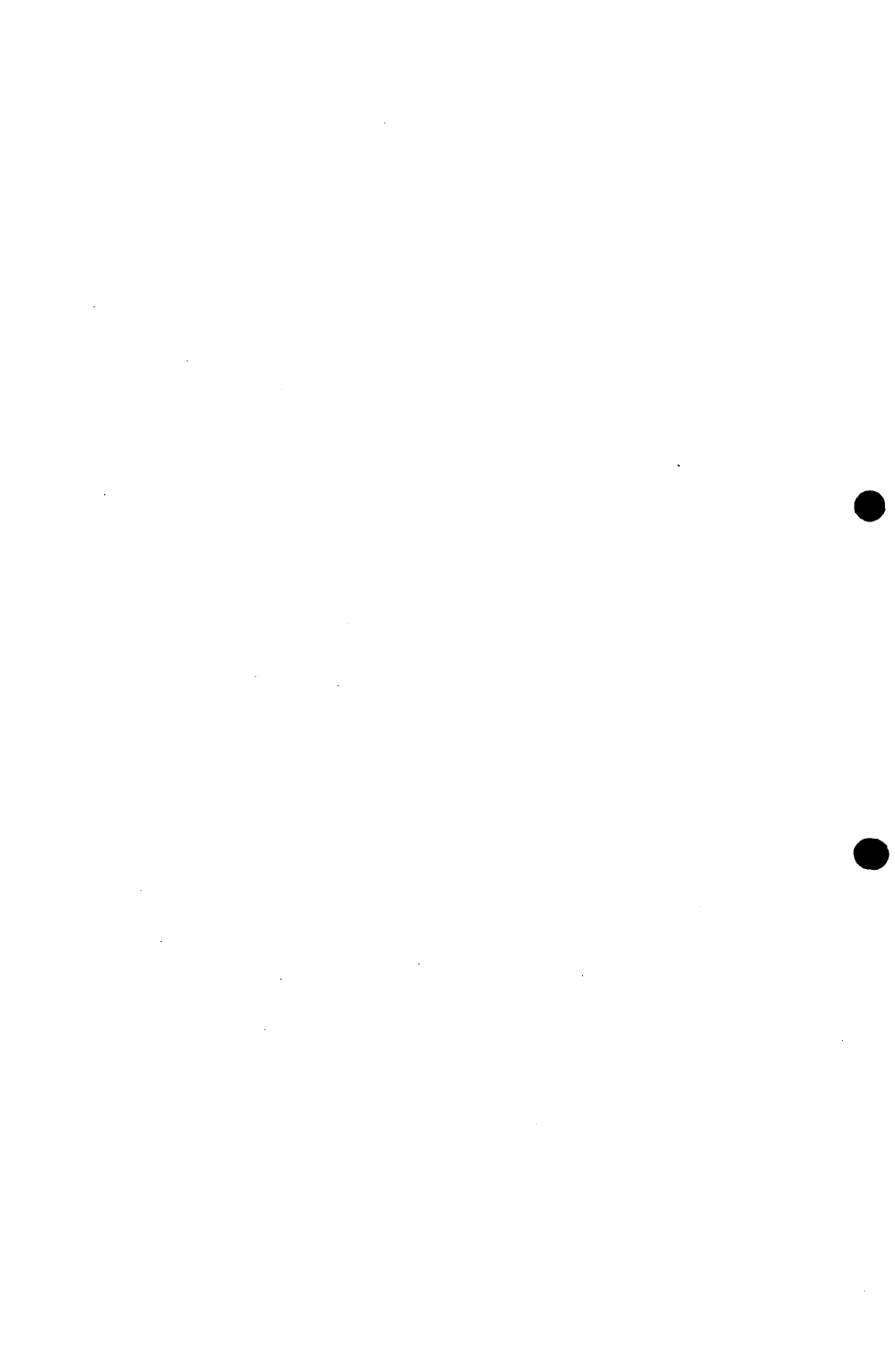

 $\sim 10^{-11}$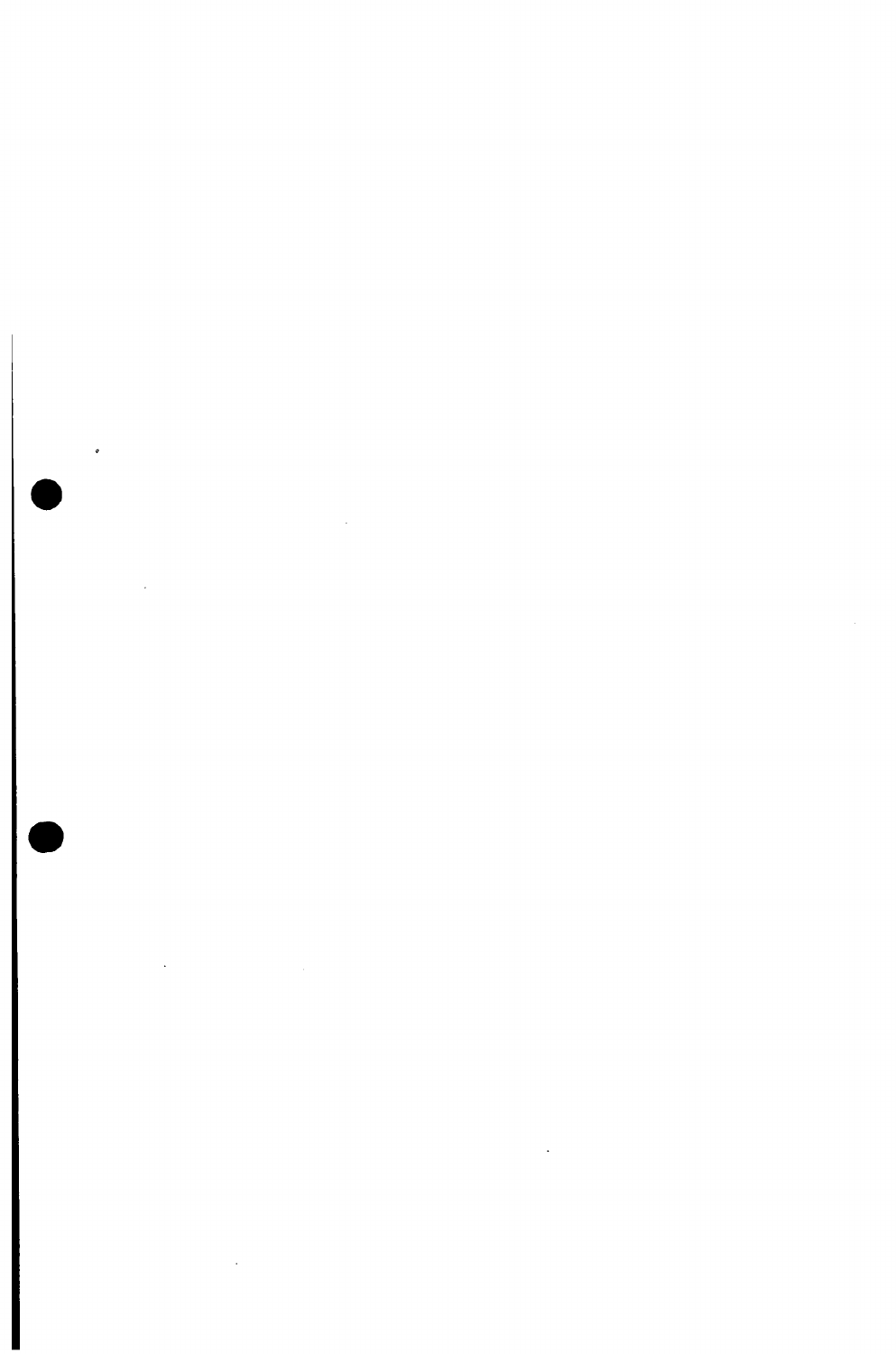1 (2) In addition to the Librarian's duties under para-2 graph (1), the Librarian shall do the following:

3 (A) The Librarian shall determine, after consul-4 tation with the Board, which films satisfy the crite-5 ria developed under paragraph  $(1)(B)$  and qualify 6 for inclusion in the National Film Registry, except 7 that the Librarian shall not select more than 25 8 films each year for inclusion in the Registry.

9 (B) The Librarian shall publish in the Federal 10 Register the name of each film that is selected for 11 inclusion in the National Film Registry.

12 (C) The Librarian shall provide a seal to indi-13 cate that a film has been included in the National 14 Film Registry as an enduring part of the national 15 cultural heritage of the United States. Such seal 16 may then be used on copies of such films that are 17 original and complete versions as they were first 18 published, after such copies have been examined and 19 approved by the Librarian. In the case of copyright-20 ed works, only the copyright owner, a duly author-21 ized licensee, or the Librarian or an archive other 22 than the Library of Congress may place a seal on 23 a copy of a film selected for inclusion in the Nation-24 al Film Registry. Wherever appropriate, the Librari-25 an may accompany the seal with language indicating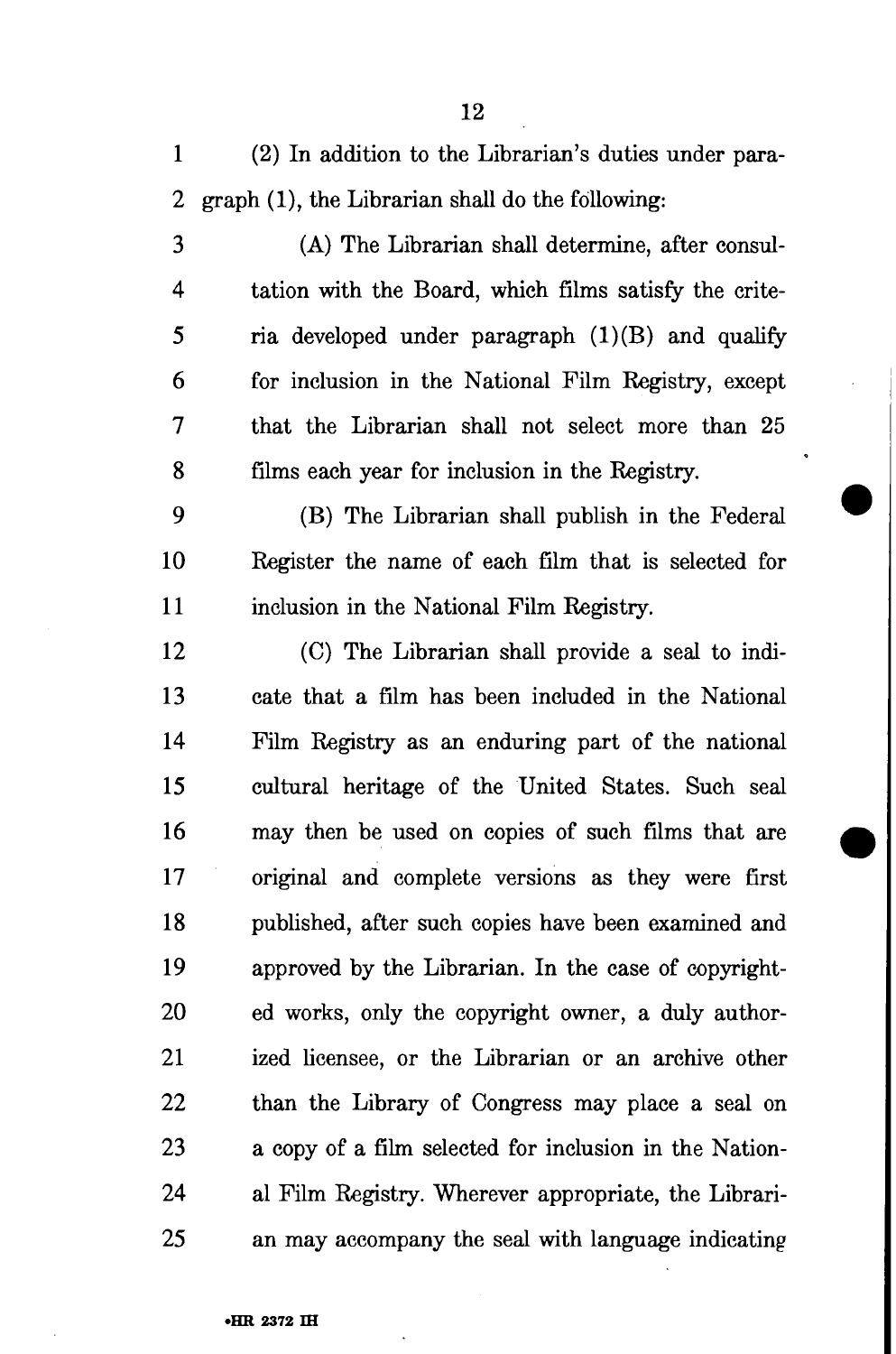1 that a copy of a film was preserved and restored by 2 the Librarian or by an archive acting under the 3 standards issued under subparagraph (D).

4 (D) The Librarian shall publish in the Federal 5 Register the standards for preservation or restora-6 tion that will qualify films for use of the seal under 7 subparagraph (C).

8 (3) The Librarian shall submit to the Congress a re-9 port, not less than once every two years, listing films in-10 eluded in the National Film Registry and describing the 11 activities of the Board.

### **12 SEC. 305. NATIONAL FILM PRESERVATION BOARD.**

13 (a) NUMBER AND APPOINTMENT.—(1) The Librari-14 an shall establish in the Library of Congress a National 15 Film Preservation Board to be comprised of up to 17 16 members, who shall be selected by the Librarian in accord-17 ance with the provisions of this section. Subject to sub-18 paragraphs (C) and (0), the Librarian shall request each 19 organization listed in subparagraphs (A) through (P) to 20 submit to the Librarian a list of not less than 3 candidates 21 qualified to serve as a member of the Board. Except for 22 the member-at-large appointed under paragraph (2), the 23 Librarian shall appoint one member from each such list 24 submitted by such organizations, and shall designate from 25 that list an alternate who may attend those meetings to

13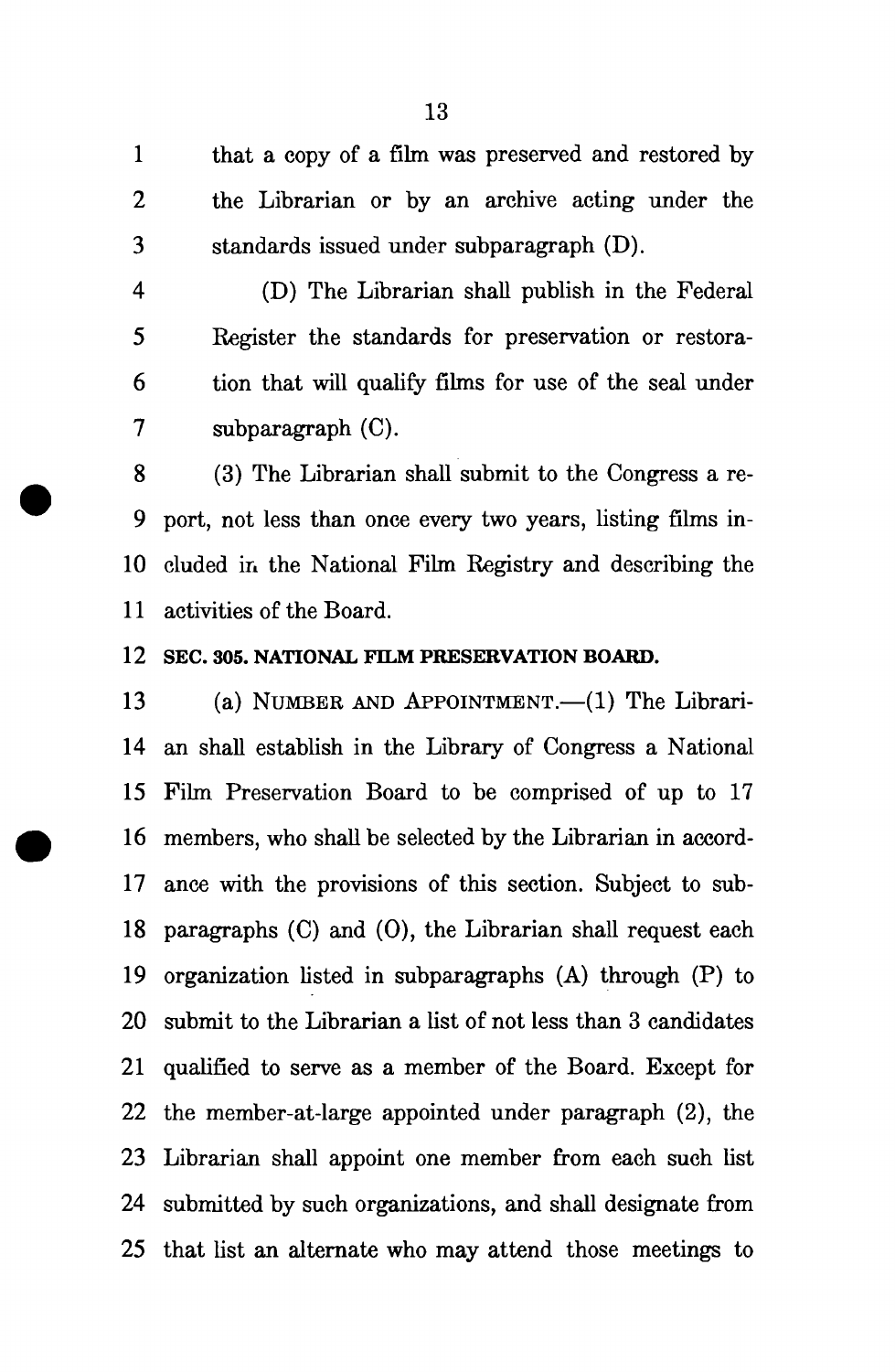$\mathcal{L}^{\text{max}}_{\text{max}}$  and  $\mathcal{L}^{\text{max}}_{\text{max}}$  $\mathcal{L}^{\text{max}}_{\text{max}}$  and  $\mathcal{L}^{\text{max}}_{\text{max}}$  $\mathcal{O}(\mathcal{O}_\mathcal{O})$  . The set of the set of the set of the set of the set of the  $\mathcal{O}(\mathcal{O}_\mathcal{O})$  $\mathcal{L}^{\text{max}}_{\text{max}}$  and  $\mathcal{L}^{\text{max}}_{\text{max}}$  $\mathcal{L}(\mathcal{A})$  and  $\mathcal{L}(\mathcal{A})$  $\mathcal{L}(\mathcal{L}^{\mathcal{L}})$  and  $\mathcal{L}(\mathcal{L}^{\mathcal{L}})$  and  $\mathcal{L}(\mathcal{L}^{\mathcal{L}})$ 

 $\label{eq:2.1} \frac{1}{\sqrt{2}}\left(\frac{1}{\sqrt{2}}\right)^{2} \left(\frac{1}{\sqrt{2}}\right)^{2} \left(\frac{1}{\sqrt{2}}\right)^{2} \left(\frac{1}{\sqrt{2}}\right)^{2} \left(\frac{1}{\sqrt{2}}\right)^{2} \left(\frac{1}{\sqrt{2}}\right)^{2} \left(\frac{1}{\sqrt{2}}\right)^{2} \left(\frac{1}{\sqrt{2}}\right)^{2} \left(\frac{1}{\sqrt{2}}\right)^{2} \left(\frac{1}{\sqrt{2}}\right)^{2} \left(\frac{1}{\sqrt{2}}\right)^{2} \left(\$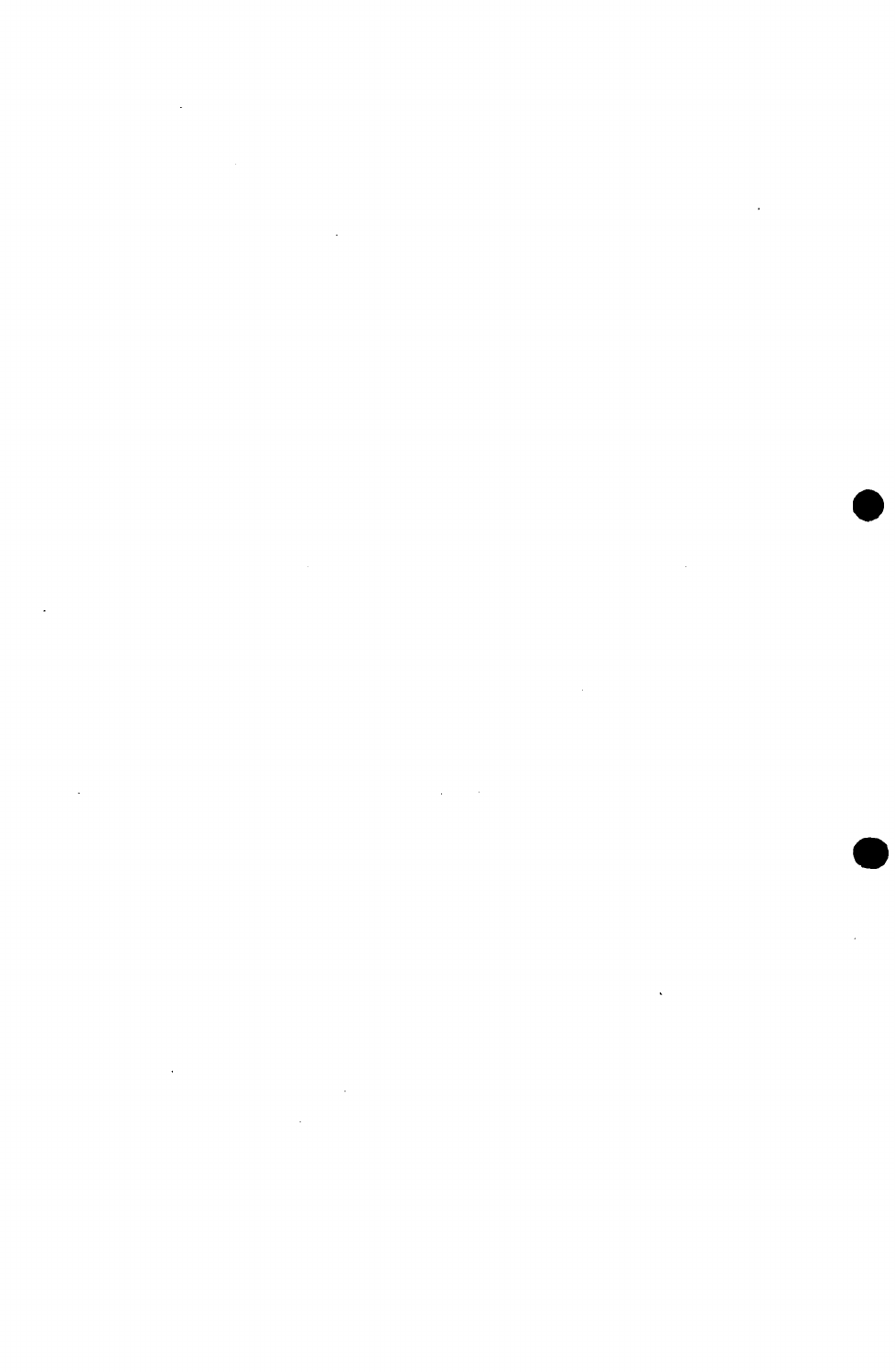$\label{eq:2.1} \frac{1}{\sqrt{2}}\int_{\mathbb{R}^3}\frac{1}{\sqrt{2}}\left(\frac{1}{\sqrt{2}}\right)^2\frac{1}{\sqrt{2}}\left(\frac{1}{\sqrt{2}}\right)^2\frac{1}{\sqrt{2}}\left(\frac{1}{\sqrt{2}}\right)^2.$  $\label{eq:2.1} \frac{1}{\sqrt{2}}\left(\frac{1}{\sqrt{2}}\right)^{2} \left(\frac{1}{\sqrt{2}}\right)^{2} \left(\frac{1}{\sqrt{2}}\right)^{2} \left(\frac{1}{\sqrt{2}}\right)^{2} \left(\frac{1}{\sqrt{2}}\right)^{2} \left(\frac{1}{\sqrt{2}}\right)^{2} \left(\frac{1}{\sqrt{2}}\right)^{2} \left(\frac{1}{\sqrt{2}}\right)^{2} \left(\frac{1}{\sqrt{2}}\right)^{2} \left(\frac{1}{\sqrt{2}}\right)^{2} \left(\frac{1}{\sqrt{2}}\right)^{2} \left(\$ 

 $\tilde{E}_{\rm{eff}}$ 

 $\label{eq:2.1} \frac{1}{\sqrt{2}}\int_{\mathbb{R}^3}\frac{1}{\sqrt{2}}\left(\frac{1}{\sqrt{2}}\right)^2\frac{1}{\sqrt{2}}\left(\frac{1}{\sqrt{2}}\right)^2\frac{1}{\sqrt{2}}\left(\frac{1}{\sqrt{2}}\right)^2\frac{1}{\sqrt{2}}\left(\frac{1}{\sqrt{2}}\right)^2.$  $\label{eq:2.1} \frac{1}{\sqrt{2}}\int_{\mathbb{R}^3}\frac{1}{\sqrt{2}}\left(\frac{1}{\sqrt{2}}\right)^2\frac{1}{\sqrt{2}}\left(\frac{1}{\sqrt{2}}\right)^2\frac{1}{\sqrt{2}}\left(\frac{1}{\sqrt{2}}\right)^2\frac{1}{\sqrt{2}}\left(\frac{1}{\sqrt{2}}\right)^2.$ 

 $\label{eq:2.1} \frac{1}{\sqrt{2\pi}}\int_{\mathbb{R}^3}\frac{1}{\sqrt{2\pi}}\left(\frac{1}{\sqrt{2\pi}}\right)^2\frac{1}{\sqrt{2\pi}}\int_{\mathbb{R}^3}\frac{1}{\sqrt{2\pi}}\frac{1}{\sqrt{2\pi}}\frac{1}{\sqrt{2\pi}}\frac{1}{\sqrt{2\pi}}\frac{1}{\sqrt{2\pi}}\frac{1}{\sqrt{2\pi}}\frac{1}{\sqrt{2\pi}}\frac{1}{\sqrt{2\pi}}\frac{1}{\sqrt{2\pi}}\frac{1}{\sqrt{2\pi}}\frac{1}{\sqrt{2\pi}}\frac{$ 

 $\label{eq:1} \mathcal{H}^{\text{max}}_{\text{max}}(\mathcal{H}^{\text{max}}_{\text{max}})$ 

 $\langle\cdot\rangle$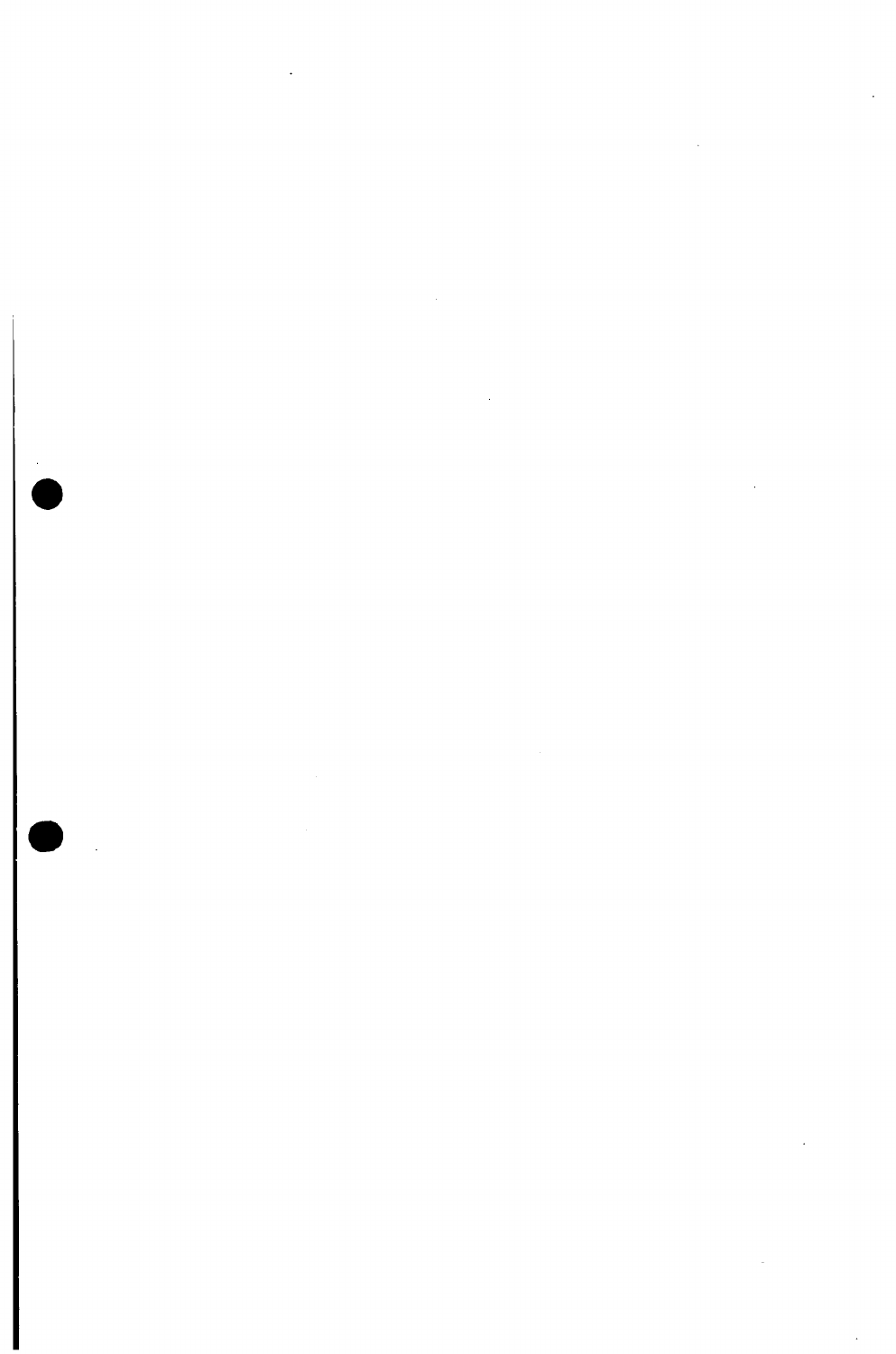1 (b) CHAIRPERSON.—The Librarian shall appoint one 2 member of the Board to serve as Chairperson.

3 (c) TERM OF OFFICE.—(1) The term of each member 4 of the Board shall be 3 years, except that there shall be 5 no limit to the number of terms that any individual mem-6 ber may serve.

7 (2) A vacancy in the Board shall be filled in the man-8 ner prescribed by the Librarian, except that no entity list-9 ed in subsection (a) may have more than one nominee on 10 the Board at any time. Any member appointed to fill a 11 vacancy before the expiration of the term for which his 12 predecessor was appointed shall be appointed only for the 13 remainder of such term.

14 (d) QUORUM.—Nine members of the Board shall con-15 stitute a quorum but a lesser number may hold hearings.

16 (e) BASIC PAY.—Members of the Board shall serve 17 without pay. While away from their home or regular places 18 of business in the performance of functions of the Board, 19 members of the Board shall be allowed travel expenses, 20 including per diem in lieu of subsistence, in the same man-21 ner as persons employed intermittently in Government 22 service are allowed expenses under section 5701 of title 23 5, United States Code.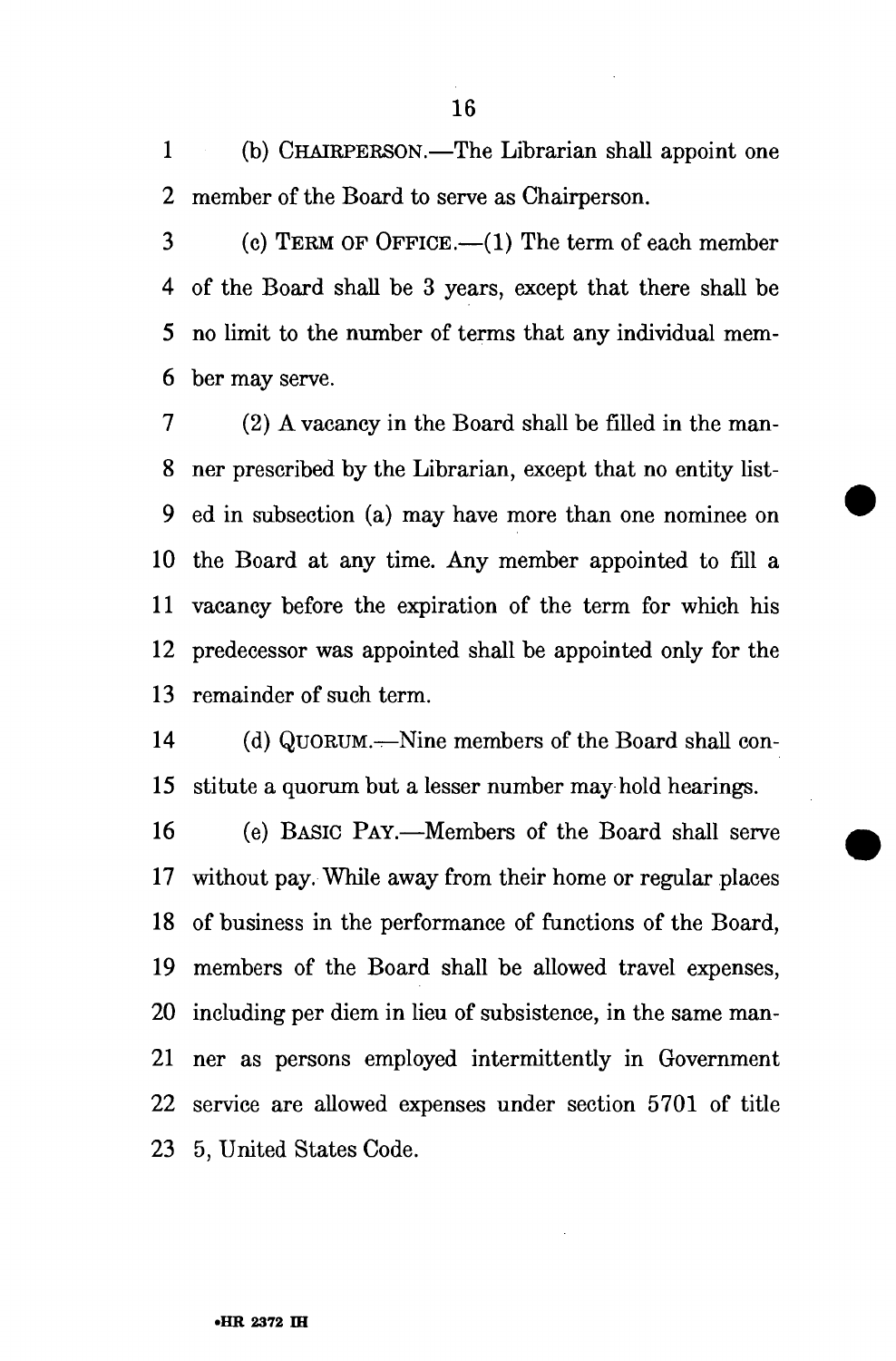1 (f) MEETINGS.—The Board shall meet at least once 2 each calendar year. Meetings shall be at the call of the 3 Librarian.

4 (g) CONFLICT OF INTEREST.—The Librarian shall 5 establish rules and procedures to address any potential 6 conflict of interest between a member of the Board and 7 the responsibilities of the Board.

**8 SEC. 306. RESPONSIBILITIES AND POWERS OF BOARD.** 

9 (a) IN GENERAL.—The Board shall review nomina-10 tions of films submitted to it for inclusion in the National 11 Film Registry and shall consult with the Librarian, as pro-12 vided in section 304, with respect to the inclusion of such 13 films in the Registry and the preservation of these and 14 other films that are culturally, historically, or aesthetically 15 significant.

16 (b) NOMINATION OF FILMS.—The Board shall con-17 sider, for inclusion in the National Film Registry, nomina-18 tions submitted by the general public as well as represent-19 atives of the film industry, such as the guilds and societies 20 representing actors, directors, screenwriters, cinematogra-21 phers and other creative artists, producers, film critics, 22 film preservation organizations, and representatives of 23 academic institutions with film study programs. The 24 Board shall nominate not more than 25 films each year 25 for inclusion in the Registry.

## 17

#### **•HR 2372 IH**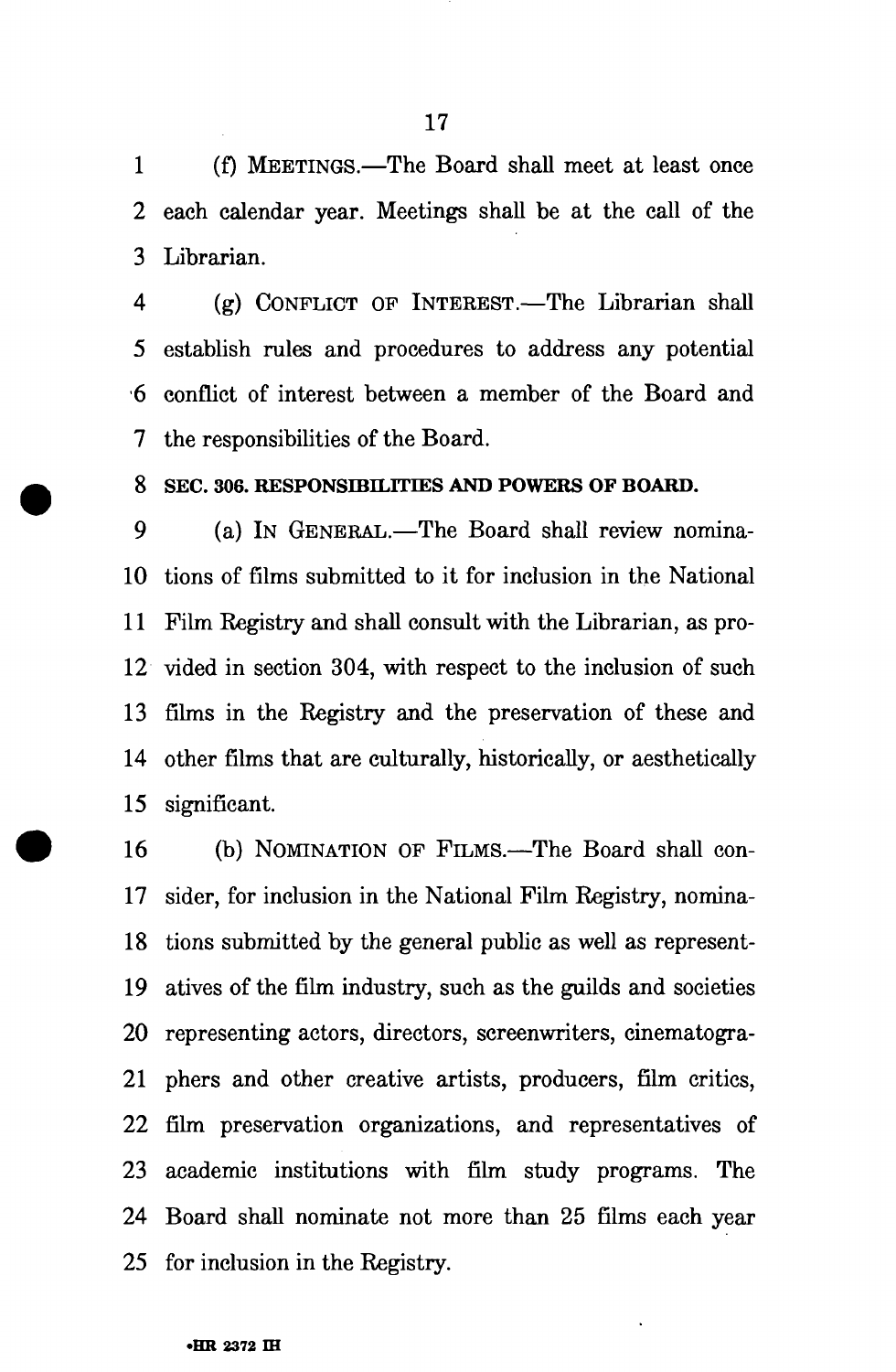1 (c) GENERAL POWERS.—The Board may, for the 2 purpose of carrying out its duties, hold such hearings, sit 3 and act at such times and places, take such testimony, 4 and receive such evidence, as the Librarian and the Board 5 considers appropriate.

# **6 SEC. 307. NATIONAL FILM REGISTRY COLLECTION OF THE 7 LIBRARY OF CONGRESS.**

8 (a) ACQUISITION OF ARCHIVAL QUALITY COPIES.— 9 The Librarian shall endeavor to obtain, by gift from the 10 owner, an archival quality copy of an original version of 11 each film included in the National Film Registry. Wherev-12 er possible, the Librarian shall endeavor to obtain the best 13 surviving materials, including preprint materials.

14 (b) ADDITIONAL MATERIALS.—The Librarian shall 15 endeavor to obtain, for educational and research purposes, 16 additional materials related to each film included in the 17 National Film Registry, such as background materials, 18 production reports, shooting scripts (including continuity 19 scripts) and other similar materials.

20 (c) PROPERTY OF UNITED STATES.—All copies of 21 films on the National Film Registry that are received by 22 the Librarian and other materials received by the Librari-23 an under subsection (b) shall become the property of the 24 United States Government, except that nothing in this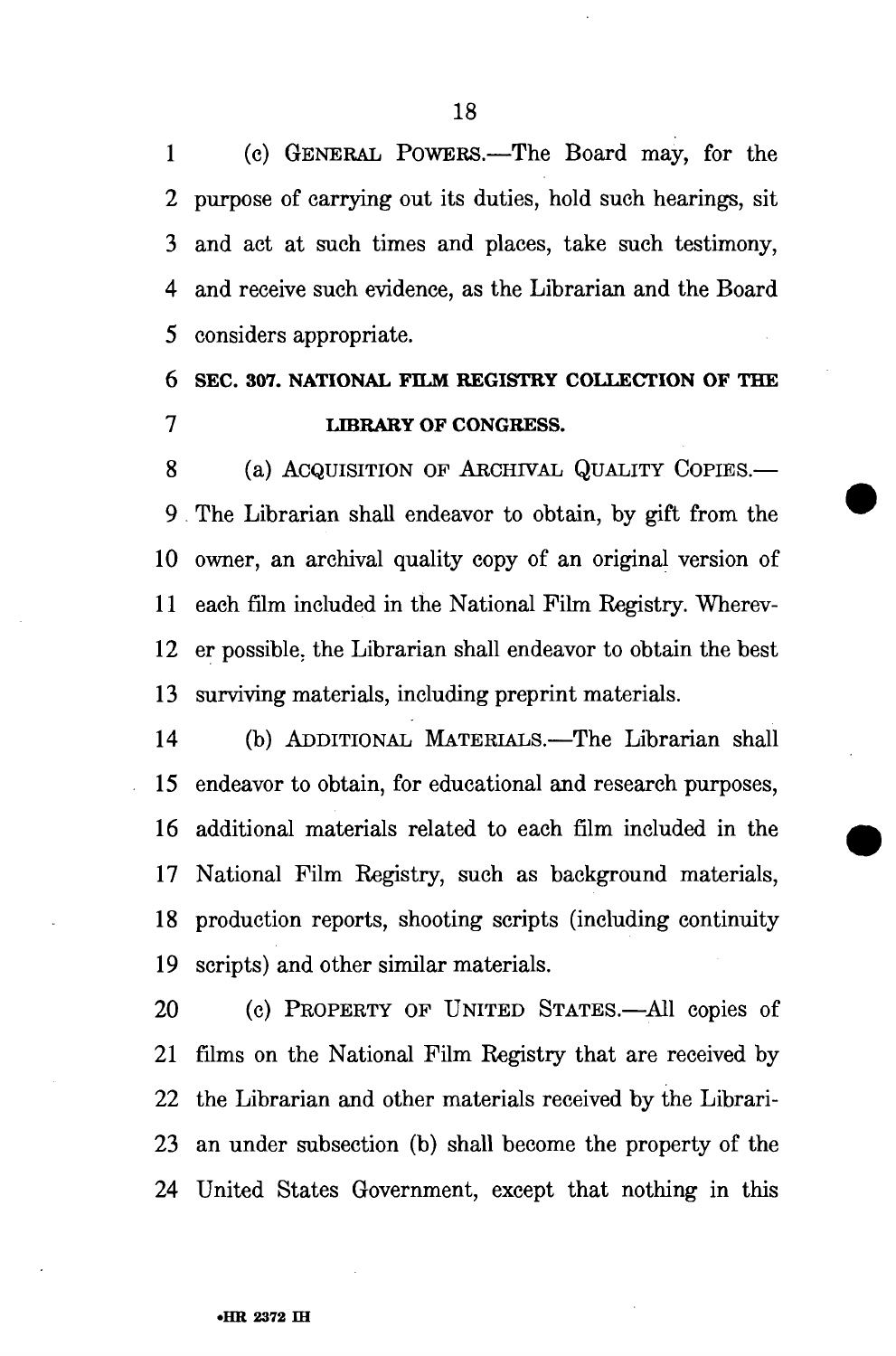1 subsection shall affect the rights of owners of copyright 2 under title 17, United States Code.

3 (d) NATIONAL FILM REGISTRY COLLECTION.—All 4 copies of films on the National Film Registry that are re-5 ceived by the Librarian and all materials received by the 6 Librarian under subsection (b) shall be maintained in a 7 special collection in the Library of Congress to be known 8 as the "National Film Registry Collection of the Library 9 of Congress". The Librarian shall, by regulation, and in 10 accordance with title 17, United States Code, provide for 11 reasonable access to films in such collection for scholarly 12 and research purposes.

**13 SEC. 308. SEAL OF THE NATIONAL FILM REGISTRY.** 

14 (a) USE OF THE SEAL.—No person shall knowingly 15 distribute or exhibit to the public a version of a film which 16 bears a seal described in section  $304(a)(2)(C)$  if such 17 film—

18 (1) is not included in the National Film Regis-19 try; or

20 (2) is included in the National Film Registry, 21 but such copy was not examined and approved for 22 the use of the seal by the Librarian under section 23  $304(a)(2)(C)$ .

24 (b) EFFECTIVE DATE OF THE SEAL.—The use of the 25 seal described in section  $304(a)(2)(C)$  shall be effective for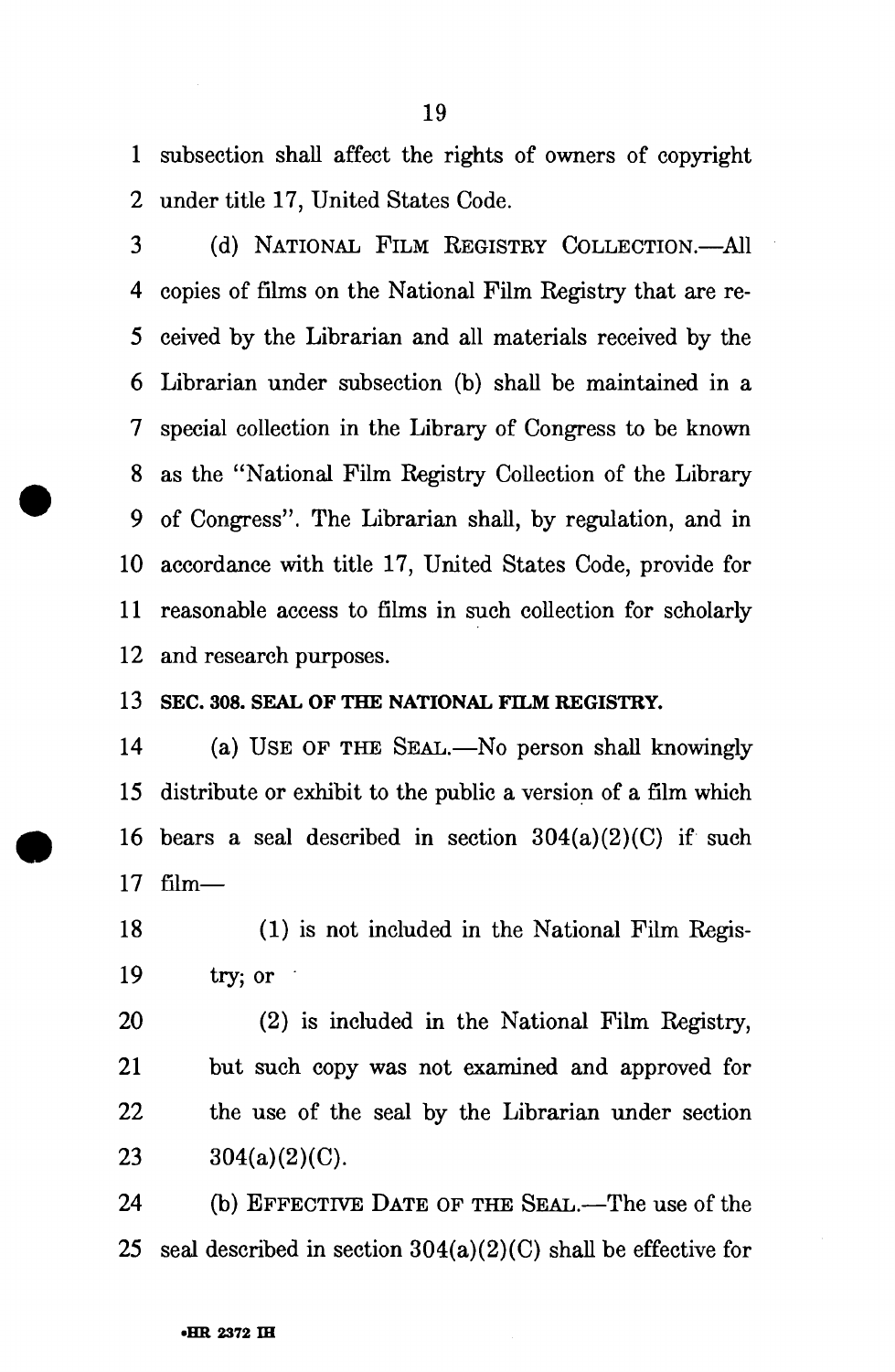1 each film after the Librarian publishes in the Federal Reg-2 ister the name of that film as selected for inclusion in the 3 National Film Registry.

#### **4 SEC. 309. REMEDIES.**

5 (a) JURISDICTION AND STANDING.—The several dis-6 trict courts of the United States shall have jurisdiction, 7 for cause shown, to prevent and restrain violations of sec-8 tion 8(a) upon the application of the Librarian to the At-9 torney General of the United States.

10 (b) RELIEF.—(1) Except as provided in paragraph 11 (2), relief for a violation of section 308(a) shall be limited 12 to the removal of the seal of the National Film Registry 13 from the film involved in the violation.

14 (2) In the case in which the Librarian finds a pattern 15 or practice of the willful violation of section 308(a), the 16 United States district courts may order a civil fine of not 17 more than \$10,000 and appropriate injunctive relief.

### **18 SEC. 310. LIMITATIONS OF REMEDIES.**

19 The remedies provided in section 309 shall be the ex-20 elusive remedies under this Act, or any other Federal or 21 State law, regarding the use of the seal described in sec-22 tion  $304(a)(2)(C)$ .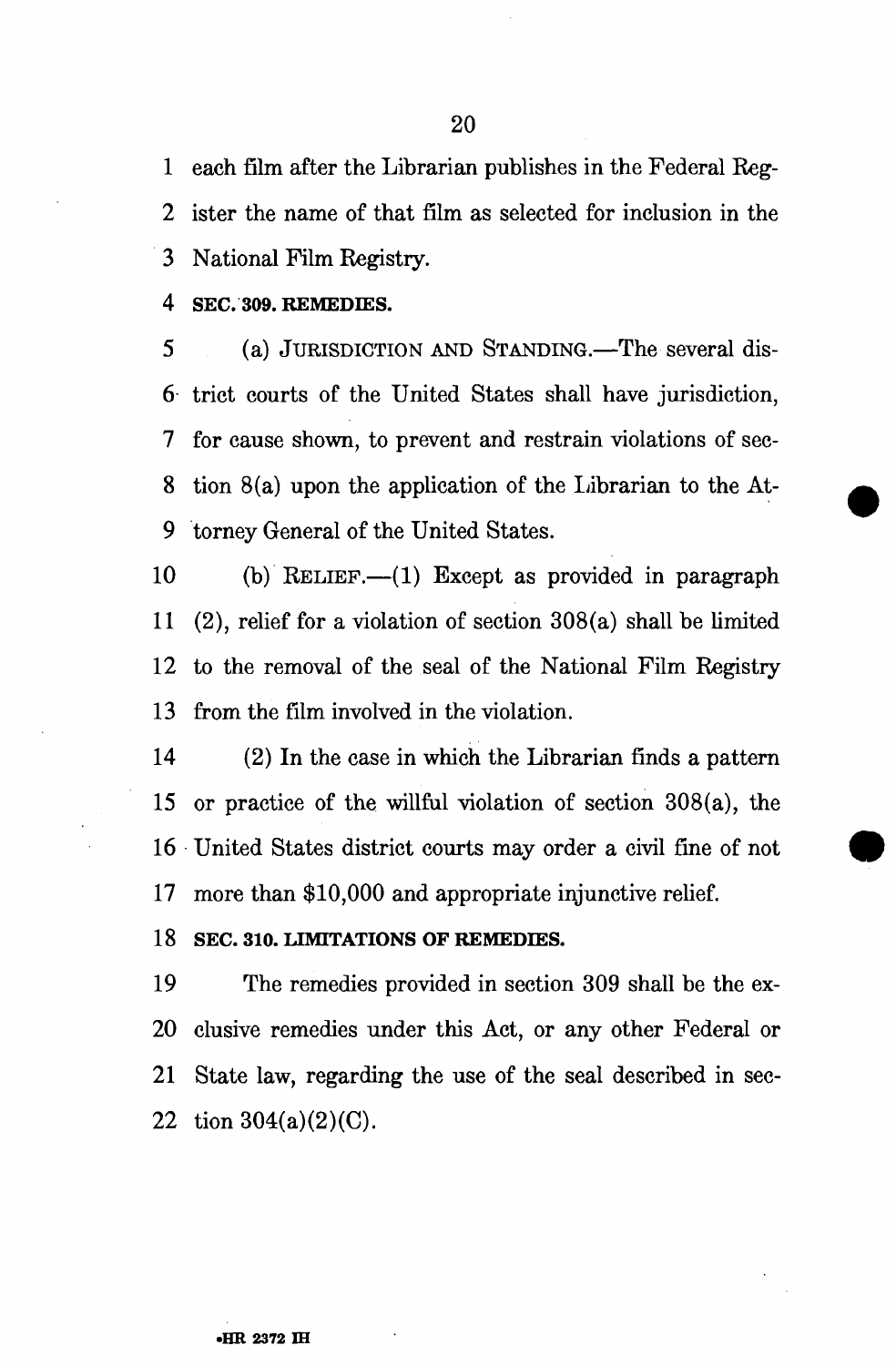2 (a) STAFF.—The Librarian may appoint and fix the 3 pay of such personnel as the Librarian considers appropri-4 ate.

5 (b) EXPERTS AND CONSULTANTS.—The Librarian 6 may procure temporary and intermittent services under 7 section 3109(b) of title 5, United States Code, but at rates 8 for individuals not to exceed the daily equivalent of the 9 maximum rate of basic pay payable for GS-15 of the Gen-10 eral Schedule. In no case may a member of the Board 11 be paid as an expert or consultant under such section.

### **12 SEC. 312. DEFINITIONS.**

13 As used in this Act—

14 (1) The term "Librarian" means the Librarian 15 of Congress.

16 (2) The term "Board" means the National 17 Film Preservation Board.

18 (3) The term "film" means a "motion picture" 19 as defined in section 101 of title 17, United States 20 Code, except that such term does not include any 21 work not originally fixed on film stock, such as a 22 work fixed on videotape or laser disks.

23 (4) The term "publication" means "publica-24 tion" as defined in section 101 of title 17, United 25 States Code.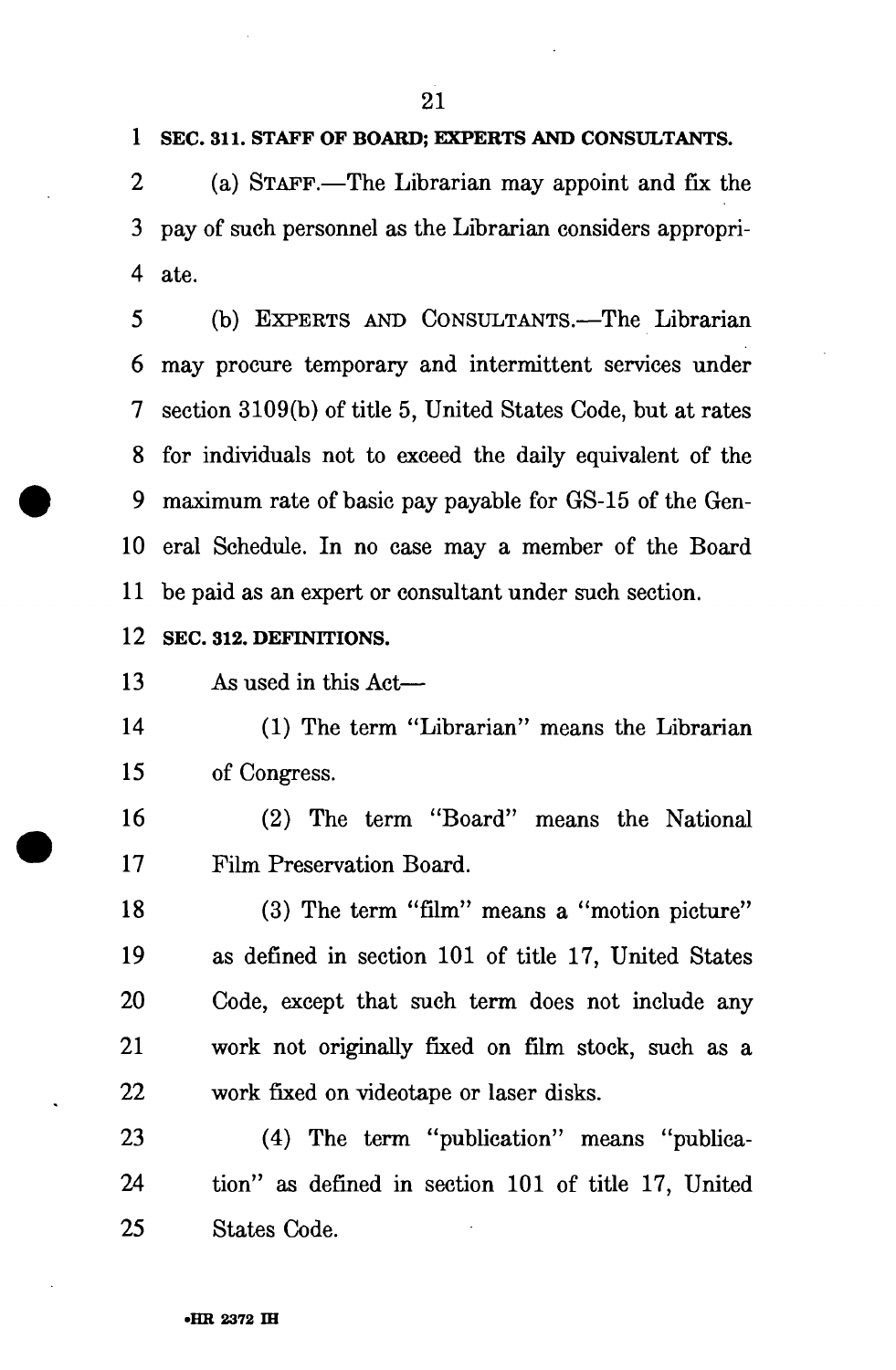1 (5) The term "original and complete" means, 2 with respect to a film, the version of the film first 3 published, or as complete a version as the bona fide 4 preservation and restoration activities by the Librar-5 ian or an archive acting pursuant to section 6  $304(a)(2)(D)$  can compile in those cases where the 7 original material has been irretrievably lost.

## **8 SEC. 313. AUTHORIZATION OF APPROPRIATIONS.**

9 There are authorized to be appropriated to the Li-10 brarian such sums as may be necessary to carry out the 11 purposes of this Act.

### **12 SEC. 314. STUDY BY THE LIBRARIAN.**

13 (a) STUDY.—The Librarian, after consultation with 14 the Board, shall conduct a study on the current state of 15 film preservation and restoration activities, including the 16 activities of the Library of Congress and the other major 17 film archives in the United States. The Librarian shall, 18 in conducting the study, consult with film archivists, edu-19 cators and historians, copyright owners, film industry rep-20 resentatives, including those involved in the preservation 21 of film, and others involved in activities related to film 22 preservation.

23 (b) REPORT.—Not later than 1 year after the date 24 of the enactment of this Act, the Librarian shall submit

### 22